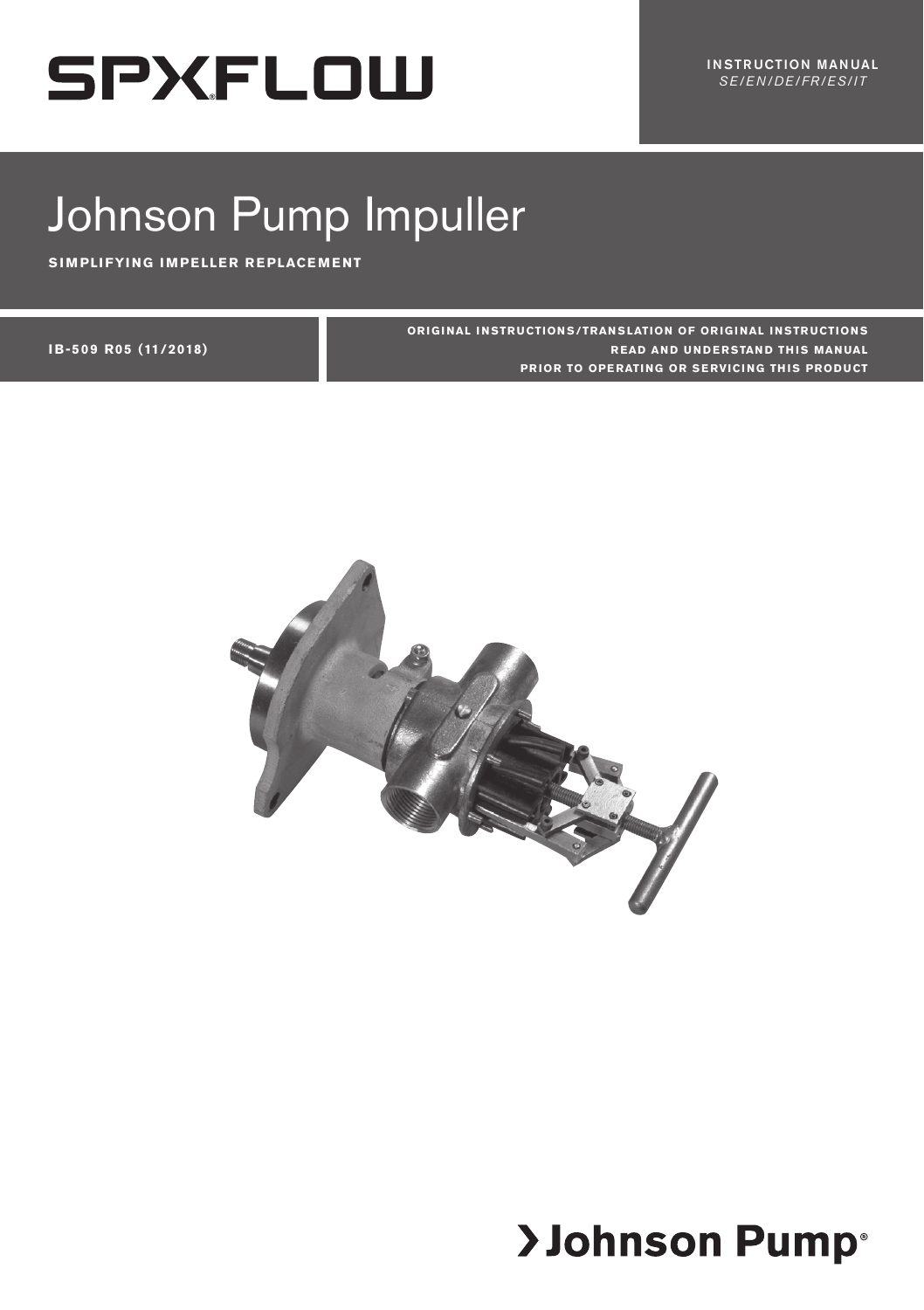#### **Svenska**

## Johnson Pump Impuller

Ta tag i impellerns mitt med Impullerns griparmar. Tryck försiktigt ihop griparmarna för hand samtidigt som handtaget vrids medurs.

När impellern börjar lossna ur pumphuset är det inte längre nödvändigt att trycka ihop griparmarna.

Används Impullern till att dra ur små impellrar räcker det med att trycka ihop griparmarna för hand och sedan dra.

Det är viktigt att fetta in Impullern vid behov. Det är också viktigt att griparmarna är slipade (med t ex en fil) så att de griper tag ordentligt runt impellerns mitt.

## Art nr 09-950-9300

Översättning av originalinstruktionerna

#### **English**

## Johnson Pump Impuller

When the Impuller arms have gripped hold of the impeller center, the arms must be firmly pressed together by hand while the handle is turned clockwise.

When the impeller starts to move out of the pump housing is it no longer necessary to press on the arms.

The Impuller can also be used to pull out small impellers just by fixing the arms by hand and pull.

Like most tools it is important to grease or oil the Impuller when necessary. It is also important to keep the points sharpened (with a file) so that it easily grips round the impeller center.

## Part No 09-950-9300

Original instructions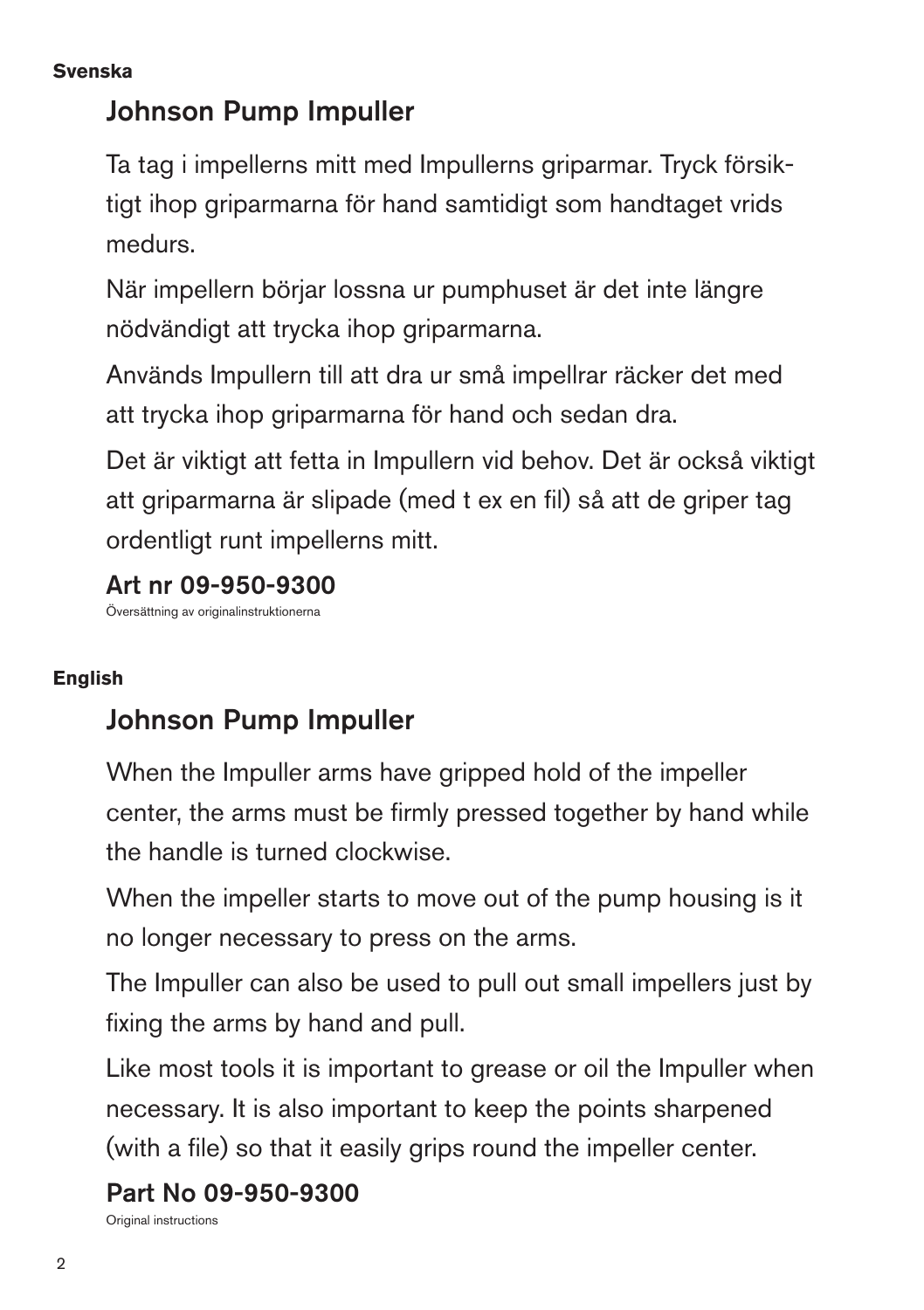#### **Deutsch** FRANCAISE STATE STATE STATE STATE STATE STATE STATE STATE STATE STATE STATE STATE STATE STATE STATE STATE STATE STATE STATE STATE STATE STATE STATE STATE STATE STATE STATE STATE STATE STATE STATE STATE STATE STAT

## Johnson Pump Impuller

Wenn die Impullerarme die Impellermitte gegriffen haben, müssen die Arme mit der Hand fest zusammengepresst werden, während der Handgriff im Uhrzeigersinn gedreht wird.

Wenn der Impeller fängt an, aus die Pumpengehäuse heraus, sich zu bewegen, ist es nicht mehr notwendig die Arme zusammenzupressen.

Der Impuller kann auch um kleine Impellern herauszuziehen verwendet werden, es genügt dann die Greifarme mit der Hand zusammenzupressen und herauszuziehen.

Wie für die meisten Werkzeuge ist es wichtig, wenn notwendig, den Impeller mit Oel oder Fett einzuschmieren. Es ist auch wichtig die Greifarme geschliffen (mit z.B. einer Feile) zu halten so dass sie leicht um die Impellermitte greiffen können.

### Artikel Nr. 09-950-9300

Übersetzung der Original-Betriebanleitungen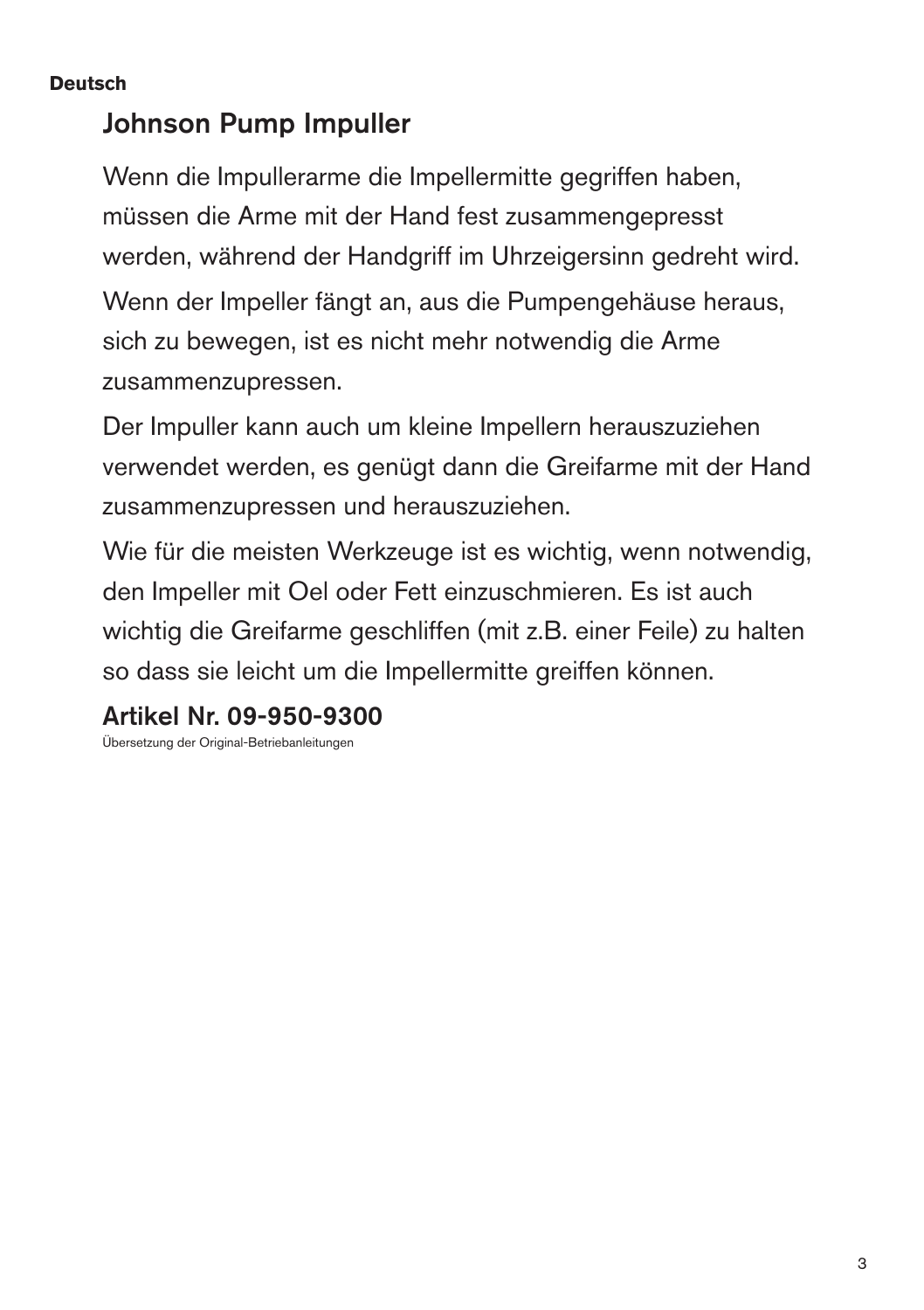#### **Français**

## Impuller Johnson Pump

Lorsque les griffes de l´ Impuller ont une bonne prise autour du centre du rotor, elles doivent être maintenues bien ensemble à la main, tandis que la poignée est tournée dans le sens de rotation des aiguilles d´une montre.

Lorsque le rotor commence à sortir du corps de la pompe, il n´est plus nécessaire de faire pression sur les griffes.

L´ Impuller peut aussi être utilisé pour sortir des petits rotors, rien qu´en tenant les griffes à la main et puis en tirant.

Comme pour la plupart des outils, il est important de graisser l´ Impuller en cas de nécessité. Il est également important de maintenir les griffes affûtées (à l´aide d´une lime) afin qu´elles aient une bonne prise autour du centre du rotor.

### Référence 09-950-9300

Traduction du manuel d'instruction d'origine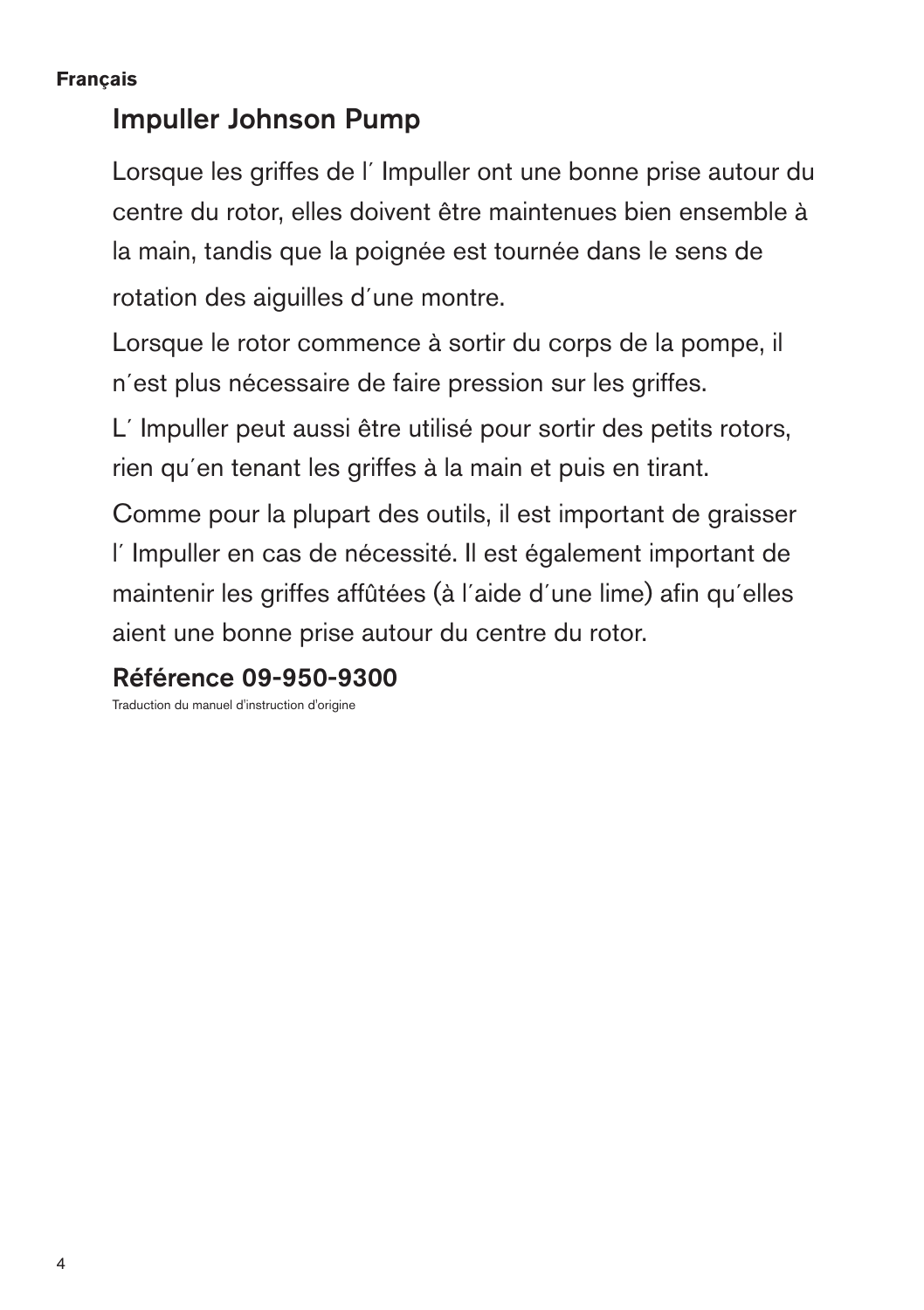#### **Español**

## Impuller Johnson Pump

Cuando las garras del Impuller se han cerrado alrededor del centro del propulsor, es necesario mantener las juntas con las manos, mientras la manija se gira en el sentido de las manos del reloj.

Cuando el propulsor empieza a salir fuera del cuerpo de la bomba, ya no es necesario hacer presión en las garras.

El Impuller puede tambien servir para quitar pequeños propulsores.

No hace falta mas que mantener las garras con las manos y tirar fuera.

Como para la mayoría de las herramientos es importante untar el Impuller con aceite o grasa, cuando necesario.

Es importante tambien mantener las garras afiladas (con una lima) para que tengan un buen agarro alrededor del centro del propulsor.

## Pieza No. 09-950-9300

Traducción de instrucciones originales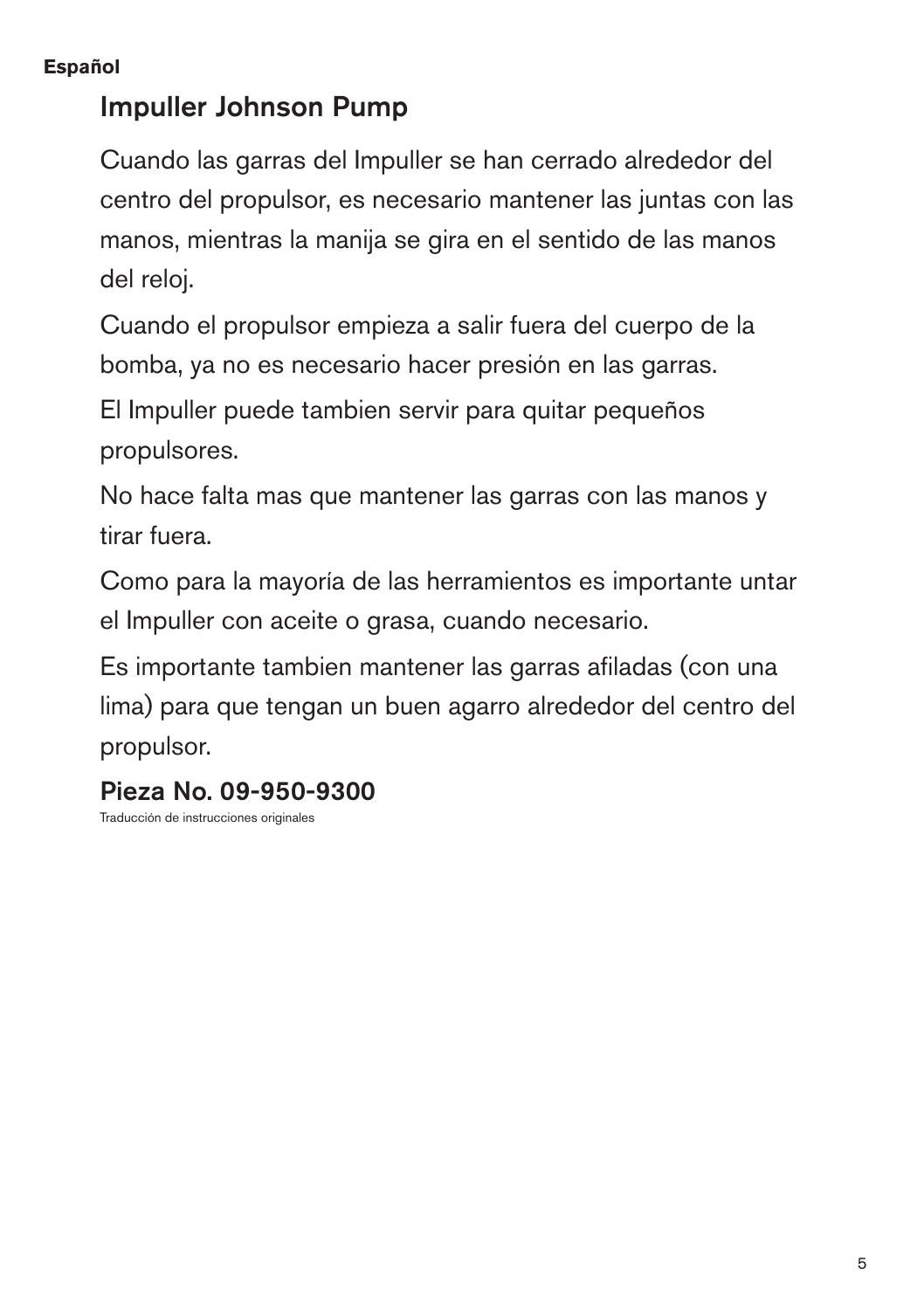#### **Italiano**

## Impuller Johnson Pump

Quando le grinfie dell´ Impuller si hanno chiuso in giro del centro del girante, devono essere mantenute bene insieme con le mani, mentre il manico è girato in senso orario.

Quando il girante comincia da uscire dal corpo della pompa, non è più necessario da fare pressiona sulle grinfie.

L´ Impuller può anche essere impiegato per estrarre dei piccoli giranti, solamente mantenendo le grinfie con le mani e poi tirando fuori.

Come per la maggior parte dei strumenti è importante di mantenere le grinfie affilate (mediante una lima) per che abbiano una buona presa in giro del centro del girante.

## Art. No. 09-950-9300

Traduzione delle istruzioni originali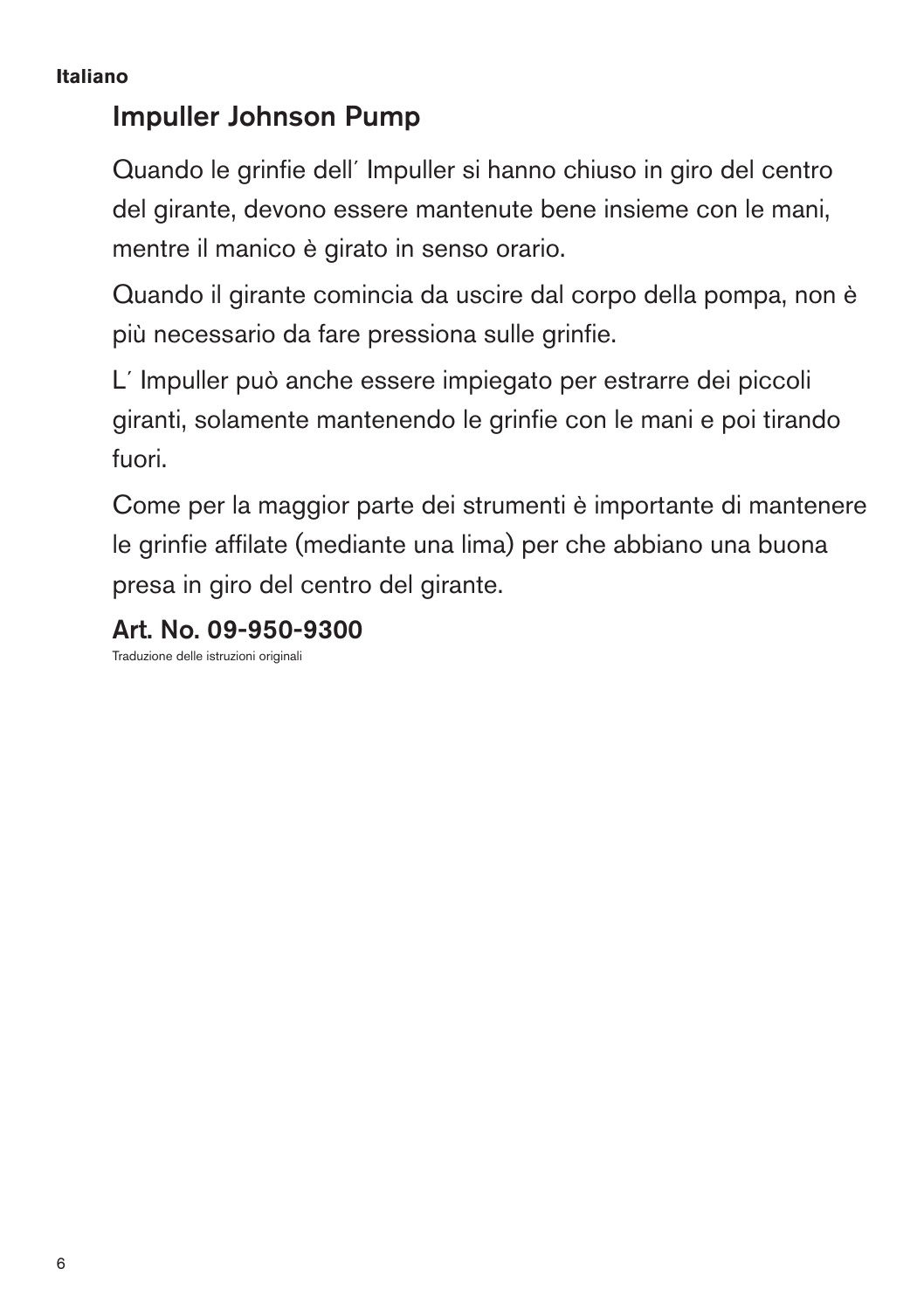SE: Besök www.spxflow.com för mer information om vår världsomspännande organisation, våra godkännanden, certifieringar och lokala representanter. SPX FLOW, Inc. förbehåller sig rätten att ändra design och material utan föregående avisering. Designelement, konstruktionsmaterial och dimensioner som beskrivs i denna bulletin gäller endast som information och skall alltid bekräftas skriftligt för att vara gällande.

EN: For more information about our worldwide locations, approvals, certifications, and local representatives, please visit www.spxflow.com. SPX FLOW, Inc. reserves the right to incorporate our latest design and material changes without notice or obligation. Design features, materials of construction and dimensional data, as described in this bulletin, are provided for your information only and should not be relied upon unless confirmed in writing.

DE: Für weitere Informationen über unsere weltweiten Standorte, Zulassungen, Zertifizierungen und unsere Vertreter vor Ort, besuchen Sie bitte unsere Webseite: www.spxflow.com. Die SPX FLOW, Inc. behält sich das Recht vor, die neuesten Konstruktions- und Werkstoffänderungen ohne vorherige Ankündigung und ohne Verpflichtung hierzu einfließen zu lassen. Konstruktive Ausgestaltungen, Werkstoffe sowie Maßangaben, wie sie in dieser Mitteilung beschrieben sind, sind nur zur Information. Alle Angaben sind unverbindlich, es sei denn, sie wurden schriftlich bestätigt.

FR: Pour plus d'information sur nos succursales internationales, nos approbations, nos certifications et nos représentants locaux, veuillez consulter notre site Internet au www.spxflow. com. SPX FLOW, Inc. se réserve le droit d'incorporer nos plus récents concepts ainsi que tout autre modification importante sans préavis ou obligation. Les éléments décoratifs, matériaux de construction et les données dimensionnelles, tels qu'énoncés dans ce communiqué, sont fournis pour votre information seulement et ne doivent pas être considérés comme officiels à moins d'avis contraire par écrit.

ES: Para más información sobre nuestras oficinas a nivel mundial, aprobaciones, certificaciones y representantes locales, por favor visite www.spxflow.com. SPX FLOW, Inc. se reserva el derecho de incorporar nuestro diseño más reciente y cambios materiales sin necesidad de notificación previa u obligación de ningún tipo. Características de diseño, materiales de construcción y dimensiones, tal y como están descritas en este boletín, son proporcionadas sólo con fines informativos y no deben ser usados como referencia a menos que sean confirmados por escrito.

IT: Per ottenere maggiori informazioni sulle nostre sedi nel mondo, autorizzazioni, certificazioni, e rappresentanti locali, potete visitare il sito www.spxflow.com. La SPX FLOW, Inc. si riserva il diritto di apportare cambiamenti ai propri design e materiali senza preavviso o vincolo. Le caratteristiche del design, i materiali di costruzione e i dati dimensionali, così come descritti nel presente bollettino, sono forniti solo per vostra informazione e non saranno oggetto di obbligazione salvo autorizzazione confermata per iscritto.